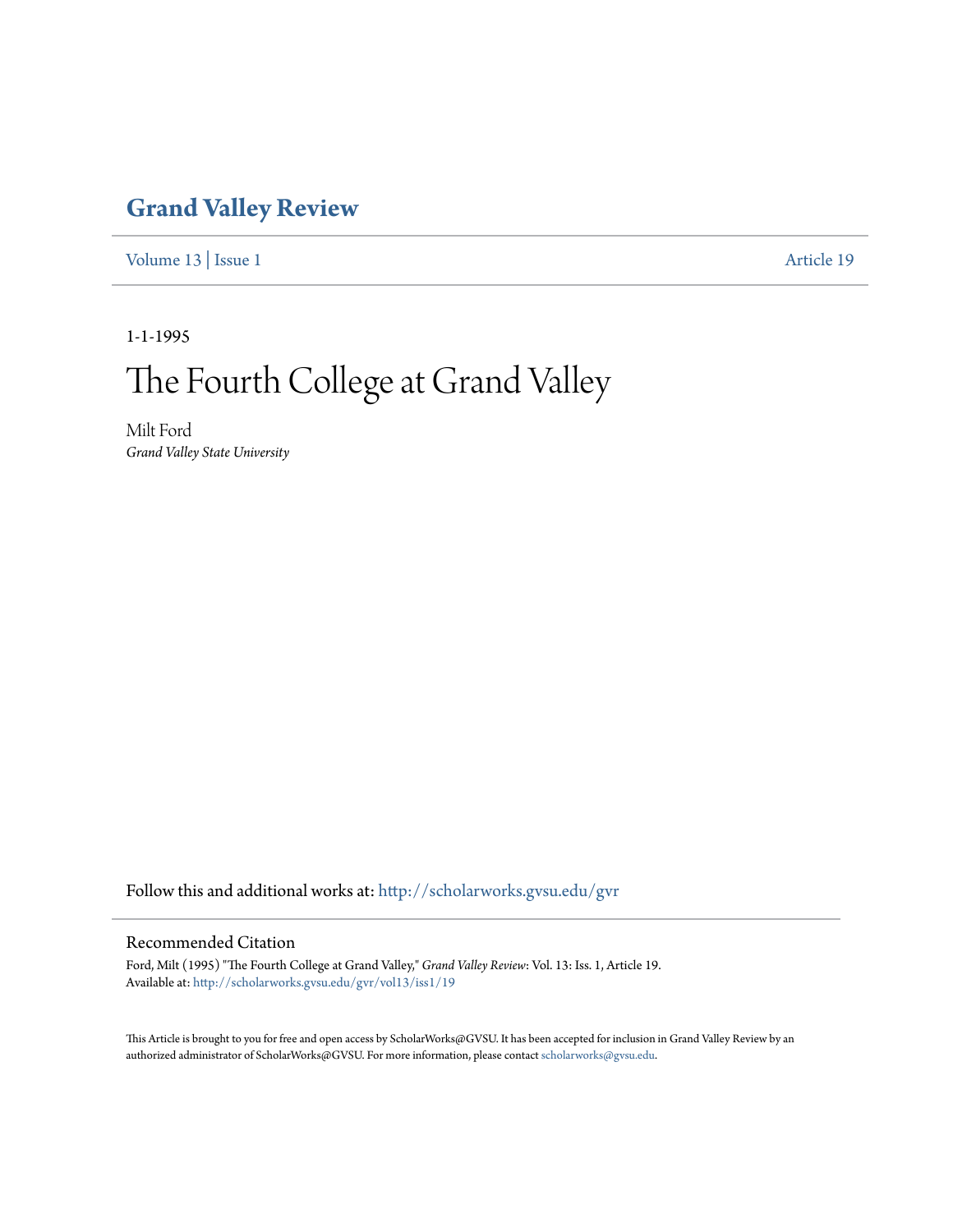### **THE FOURTH COLLEGE AT GRAND VALLEY**

#### *Milt Ford*

When College IV opened in the fall of 1973, Bob Toft, its designer and founding dean, had been here for a year working with Mary Neal, who now works in the GVSU Alumni Relations office, to orchestrate the huge amount of work that goes into the launching of a new college, even a college within a college. College IV was to operate on a pedagogical model featuring self-paced instruction, mastery learning, and modular design of a liberal arts curriculum.

When I came from Oklahoma State University to Grand Valley in 1973, I was excited about designing a whole English curriculum for people who needed schedules which would not conflict with work and family responsibilities and would be free of speed requirements. Since we were designing a new kind of delivery system, we each had to work with the book store, print shop, records office, and all of the other support systems that make a college run. Since each of us represented a whole discipline and since the college was offering degrees in all of them, each of us was responsible for a whole academic discipline. The delivery system was selfpaced and mastery-learning based, so all the material for a course and for the testing of it had to be in a permanently accessible form, for which each professor would be responsible. But that was to be only one of our tasks; when I think of those first two years, I think of double or even triple time. There were only seven of us on the faculty the first year and ten the second, and we had to represent the college on all the college-wide committees. Each of us was tied closely to the workings of the larger Grand Valley.

The key to College IV was the "module," a unit of study or block of material, a conceptual chunk of a course or curriculum, contained in a booklet which instructed the student on how to gain mastery of it. The module might include explanations of the subject matter or library assignments or the viewing of films, visiting sites, or conducting experiments. It also included self tests by which students could judge their readiness to take the mastery test through which they would be given credit for the completion of the module. Because Grand Valley was then on the quarter system and five credits was the standard course size, each module represented one half hour of course credit, and ten modules would be equivalent to one course. Although there were no classes, there was a learning and testing center where students could check out media materials, as well as a biology and chemistry lab for conducting experiments under the supervision of a professor.

Besides writing the modules, a professor was also coach or consultant when a student needed help. We were in our offices for student visits approximately twenty hours a week. The first floor of what is now the old part of Au Sable Hall where the School of Education is located was designed to house College IV. The whole central core of that section of the building was open space where students could study and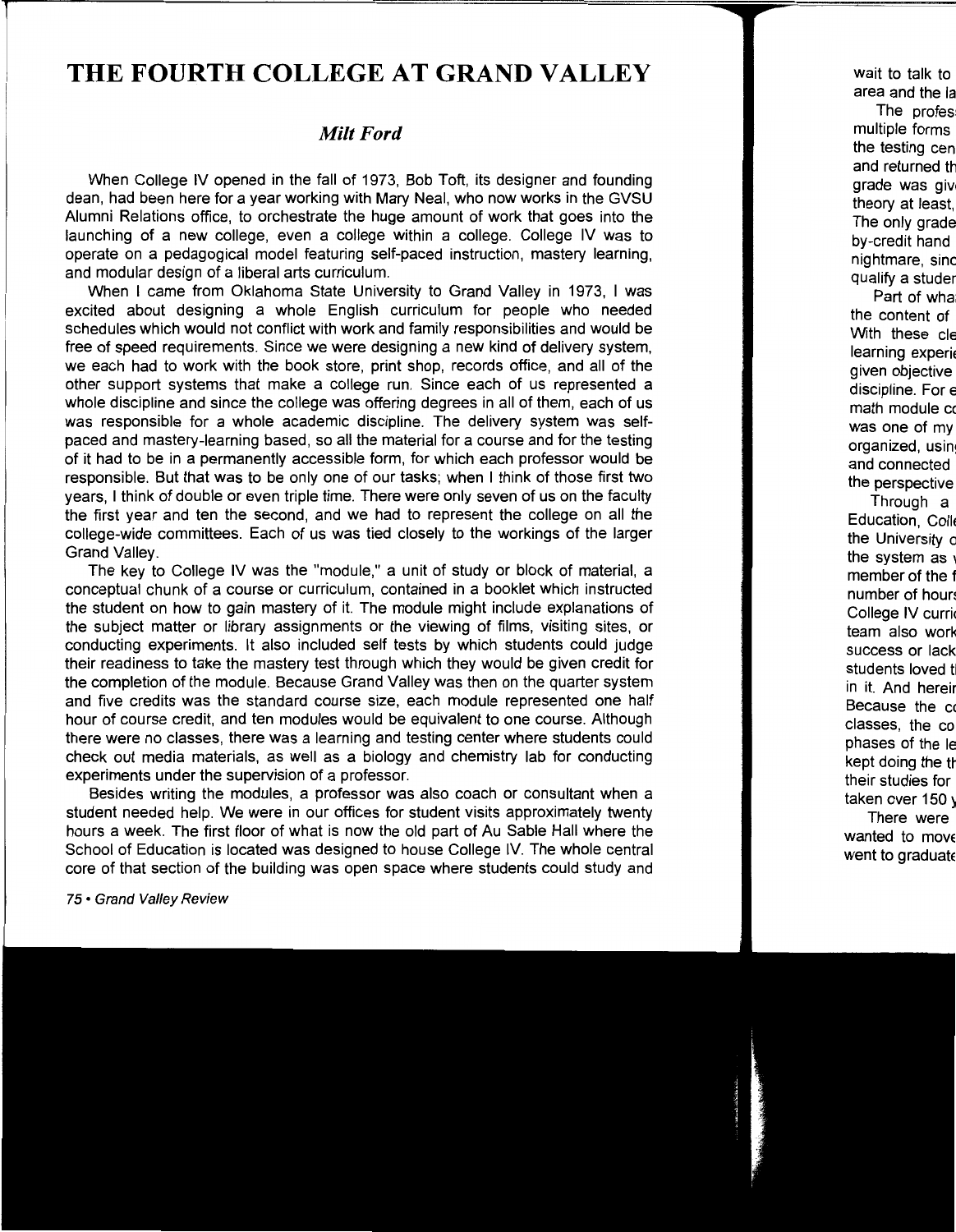wait to talk to professors. The learning and testing center was on one side of this area and the lab on another.

The professor was responsible for keeping the testing center supplied with multiple forms of mastery tests for each module. These tests were administered by the testing center, which was open forty hours a week. Professors graded the tests and returned them to the testing center, where students could pick up the results. No grade was given until the student demonstrated mastery of the material, and, in theory at least, a student could take the test as many times as necessary to pass it. The only grade ever reported was "M," for mastery. The professors had to do creditby-credit hand audits when a student was ready to graduate. This was a paper-work nightmare, since a total of 360 modules would have to be accounted for in order to qualify a student for graduation.

Part of what made this instructional system attractive was the clear definition of the content of the curriculum created by the objectives that defined each module. With these clearly-defined objectives, it was possible to sequence a student's learning experience to make sure that prerequisite material was mastered before a given objective was attempted. This system reached beyond the confines of a single discipline. For example, a chemistry module might have as a prerequisite a particular math module containing a mathematical principle needed in the chemistry module. It was one of my responsibilities, in the first years of the college, to keep the system organized, using a large room with course objectives on filing cards taped to the wall and connected by lines that showed the flow of learning from module to module, from the perspective of the whole College IV curriculum.

Through a grant from the Fund for the Improvement of Post-secondary Education, College IV was able to engage the services of an evaluation team from the University of Michigan to do a careful evaluation for continued improvement of the system as we were constructing it. That team was in close contact with every member of the faculty and kept meticulous records on many topics, ranging from the number of hours a week each faculty member spent on preparing and delivering the College IV curriculum to their attitudes concerning how things were progressing. The team also worked closely with students to determine what was making for their success or lack of it in this kind of learning environment. The findings showed that students loved the system, but were not satisfied with the progress they were making in it. And herein lay the fatal flaw of this otherwise excellent educational creation. Because the college appealed to students who did not have access to regular classes, the college, as part of its philosophy, did not impose deadlines on any phases of the learning process. And because things are the way they are, students kept doing the things in their lives that had deadlines and time constraints and saved their studies for later. At the rate one student was completing modules, it would have taken over 150 years to complete a degree.

There were also successes. College IV attracted a number of students who wanted to move quickly and efficiently through the curriculum. The students who went to graduate school after College IV did extremely well there.